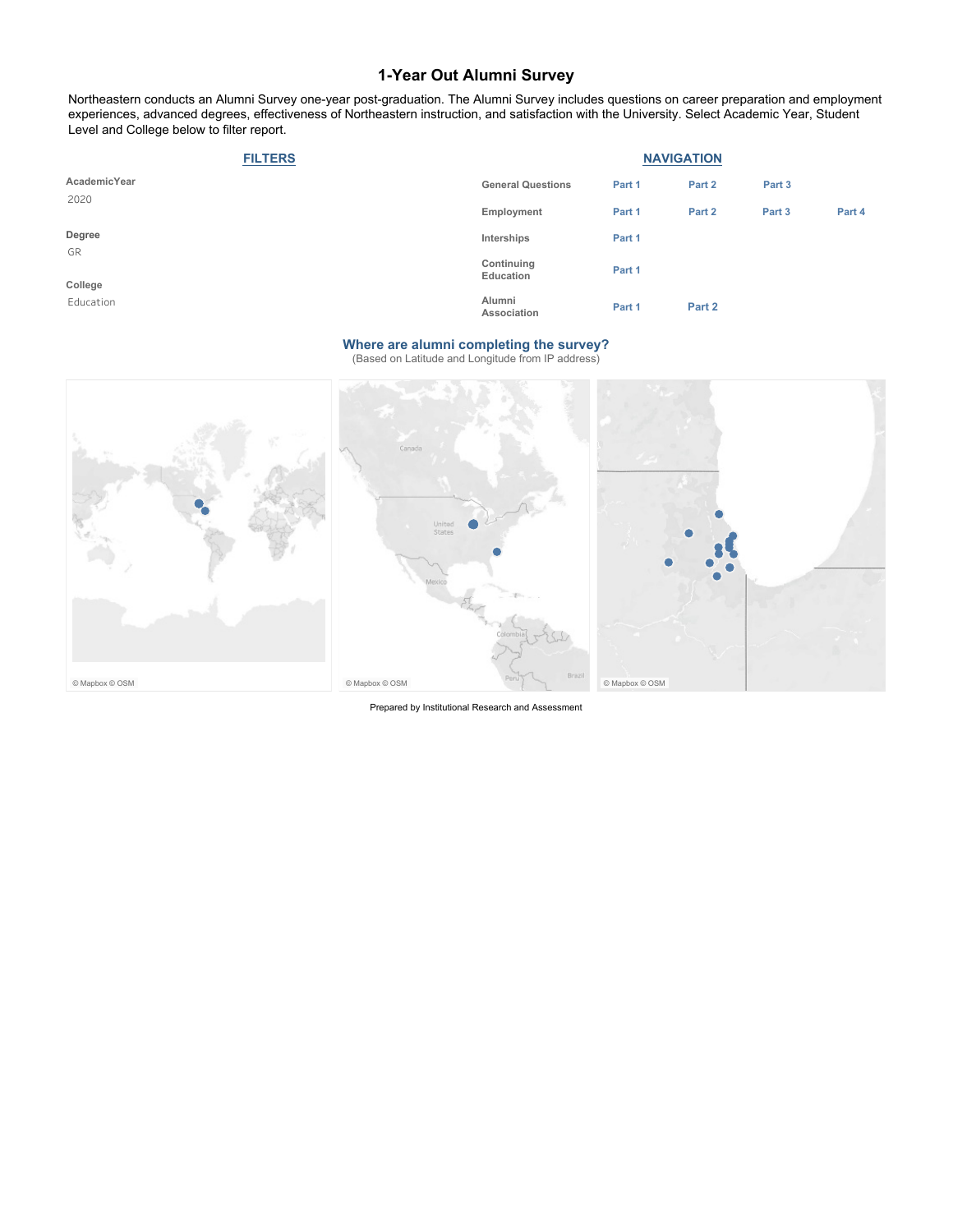Academic Year: 2020; Degree: GR; College: Education



#### **How likely are you to recommend NEIU to another student?**

| Very likely       | 17 (77.3%) |
|-------------------|------------|
| Somewhat likely   | 1(4.5%)    |
| Neutral           | $2(9.1\%)$ |
| Somewhat unlikely | 1(4.5%)    |
| Very unlikely     | $1(4.5\%)$ |

Very likely Somewhat likely **Neutral** No response 17 (70.8%) 3 (12.5%) 3 (12.5%) 1 (4.2%)

Average rating, on a 5-point scale 4.5

#### **How satisfied are you with your experience at NEIU overall?**

| Very satisfied                     |             | 16 (72.7%) |
|------------------------------------|-------------|------------|
| Slightly satisfied                 | $3(13.6\%)$ |            |
| Neither satisfied nor dissatisfied | $1(4.5\%)$  |            |
| Slightly dissatisfied              | $1(4.5\%)$  |            |
| Not at all satisfied               | $1(4.5\%)$  |            |

Very satisfied Slightly satisfied Neither satisfied nor dissatisfied No response 16 (66.7%) 4 (16.7%) 3 (12.5%) 1 (4.2%)

Average rating, on a 5-point scale 4.5 Average rating, on a 5-point scale 4.7

Average rating, on a 5-point scale 4.8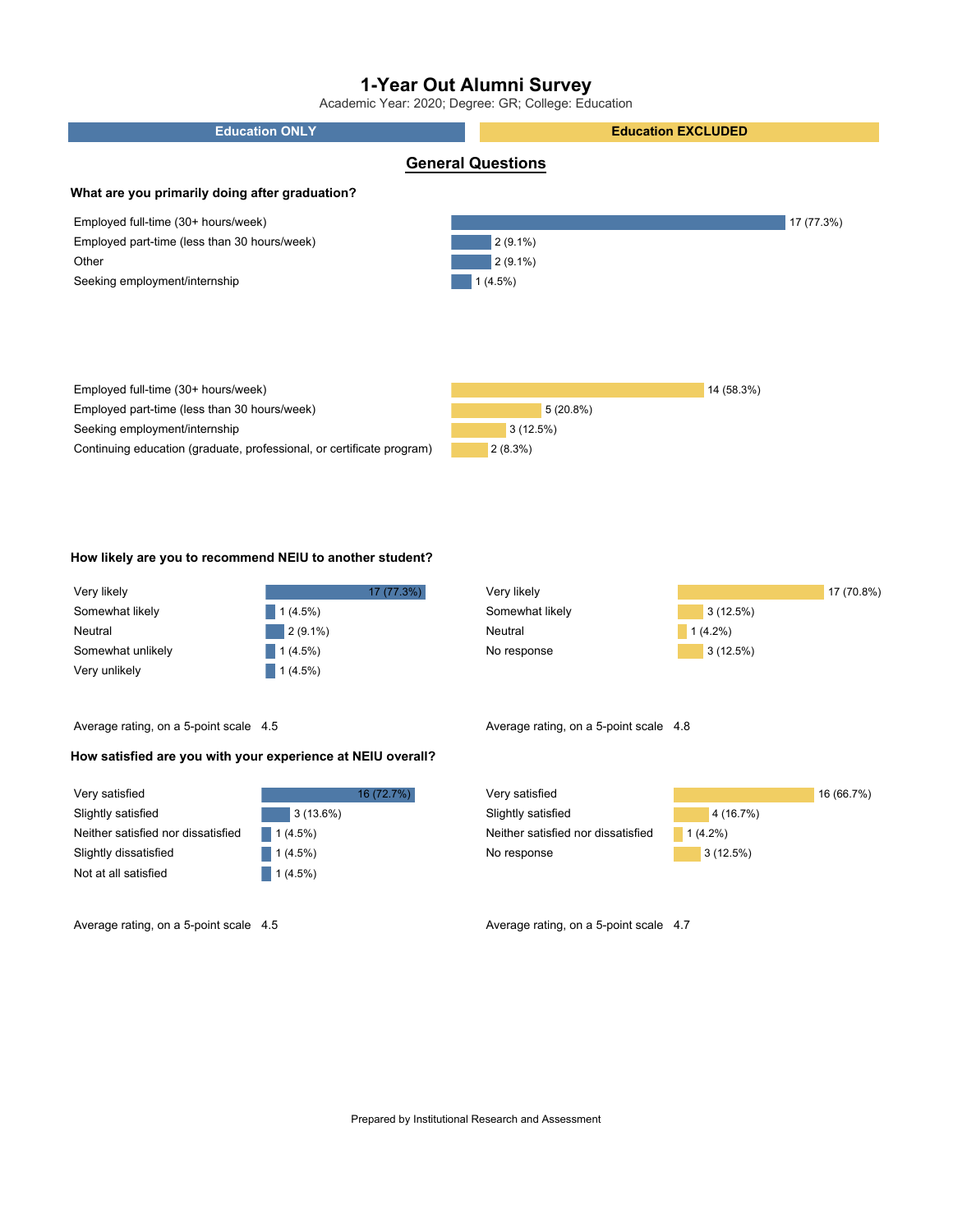Academic Year: 2020; Degree: GR; College: Education

### **General Questions Con't**

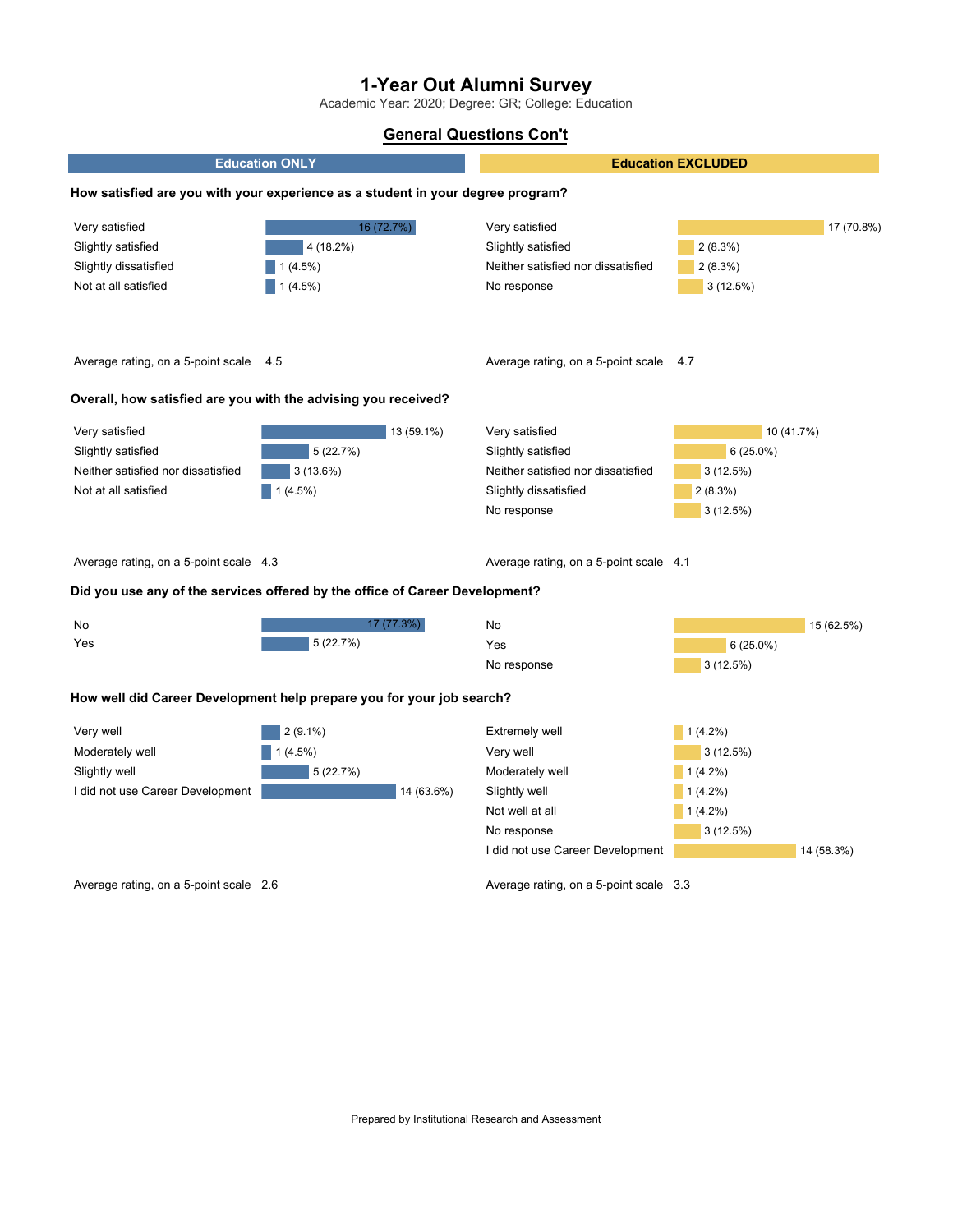Academic Year: 2020; Degree: GR; College: Education

### **General Questions Con't**



| Employed full-time (30+ hours/week)                                   |            | 14 (58.3%) |
|-----------------------------------------------------------------------|------------|------------|
| Employed part-time (less than 30 hours/week)                          | 5(20.8%)   |            |
| Seeking employment/internship                                         | 3(12.5%)   |            |
| Continuing education (graduate, professional, or certificate program) | $2(8.3\%)$ |            |

Note: Headcounts & percentages below are Alumni who are primarily employeed after graduation with further notation when needed

# **Are you self-employed?**

| Yes, I am self-employed. $\blacksquare$ 1 (5.3%) |            | Yes, I am self-employed.    | $2(10.5\%)$ |
|--------------------------------------------------|------------|-----------------------------|-------------|
| No, I am not self-employed.                      | 18 (94.7%) | No, I am not self-employed. | 17 (89.5%)  |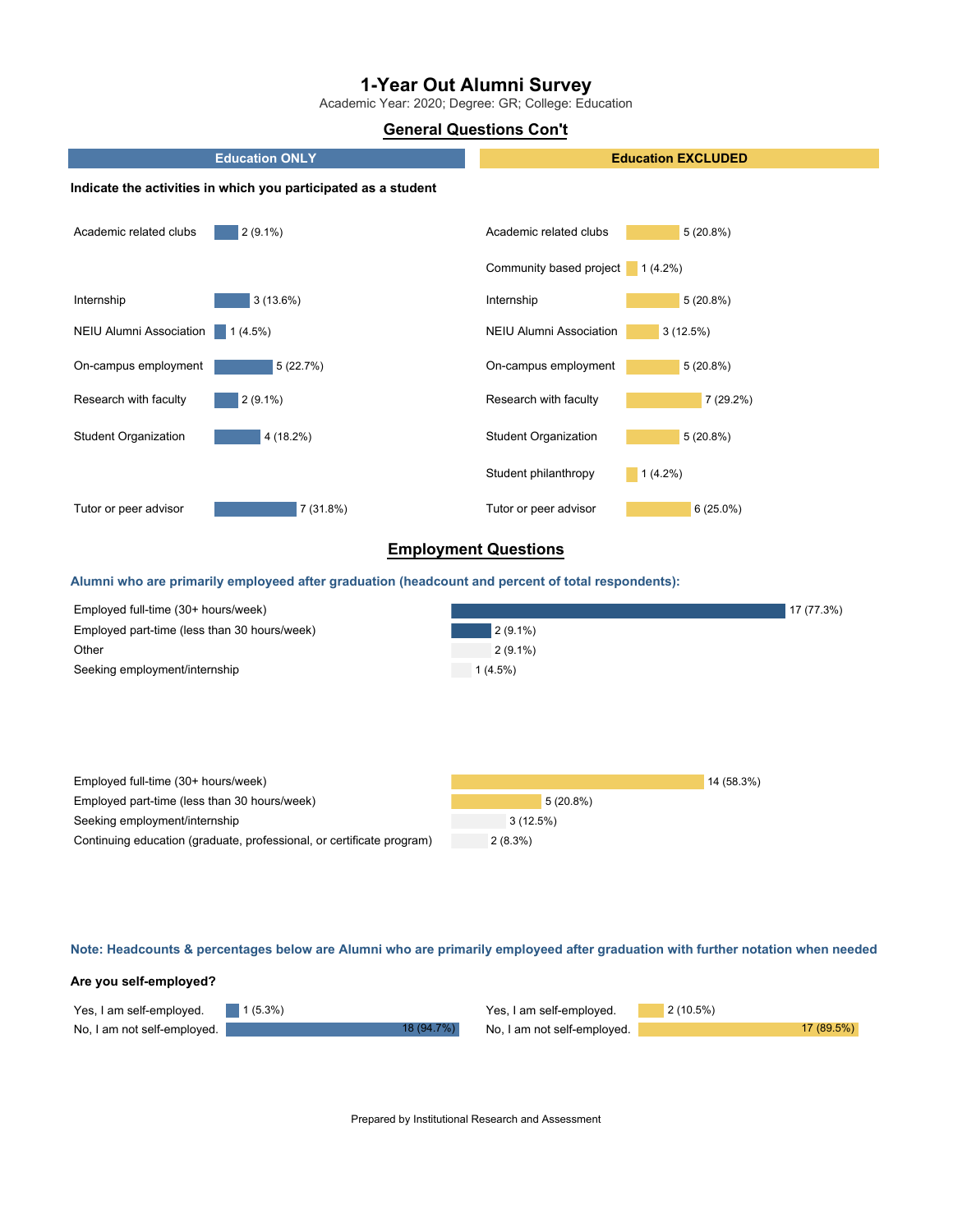Academic Year: 2020; Degree: GR; College: Education

### **Employment Questions Con't**



Secured job after graduation Secured job by time of graduation 5 (26.3%) 4 (21.1%) Secured job after graduation Secured job by time of graduation No response 8 (42.1%) 3 (15.8%) 3 (15.8%)

Prepared by Institutional Research and Assessment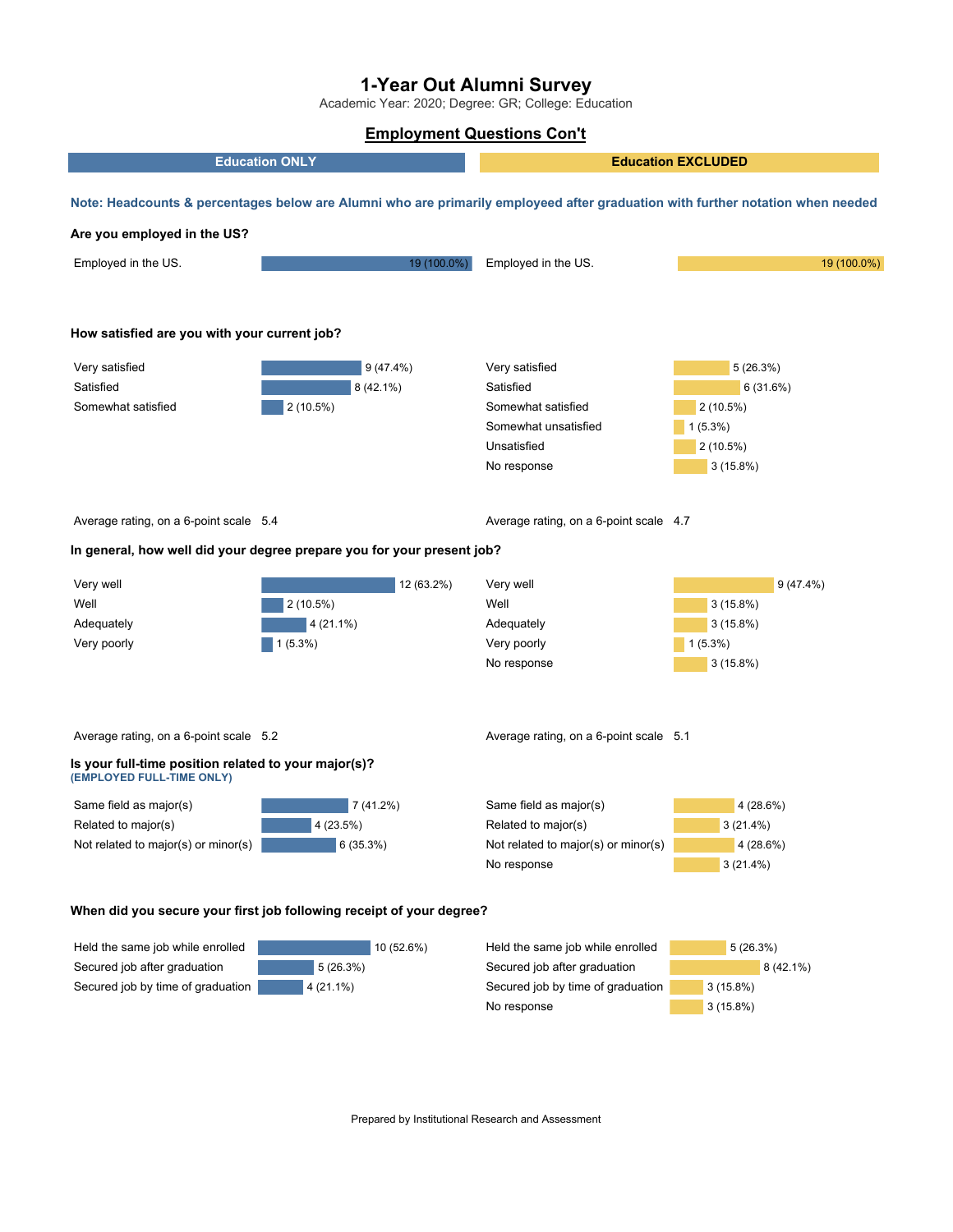Academic Year: 2020; Degree: GR; College: Education

### **Employment Questions Con't**



#### **How are you paid for this position?**

| Annual salary (e.g., \$45,000/year) |            | 13 (68.4%) | Annual salary (e.g., \$45,000/year) | $9(47.4\%)$ |
|-------------------------------------|------------|------------|-------------------------------------|-------------|
| Hourly wage (e.g., \$15/hour)       | 5(26.3%)   |            | Hourly wage (e.g., \$15/hour)       | 5(26.3%)    |
| Other                               | $1(5.3\%)$ |            | Other                               | 2(10.5%)    |
|                                     |            |            | No response                         | $3(15.8\%)$ |
|                                     |            |            |                                     |             |

#### **Please select your annual salary range from the following: (PAID ANNUAL SALARY ONLY)**



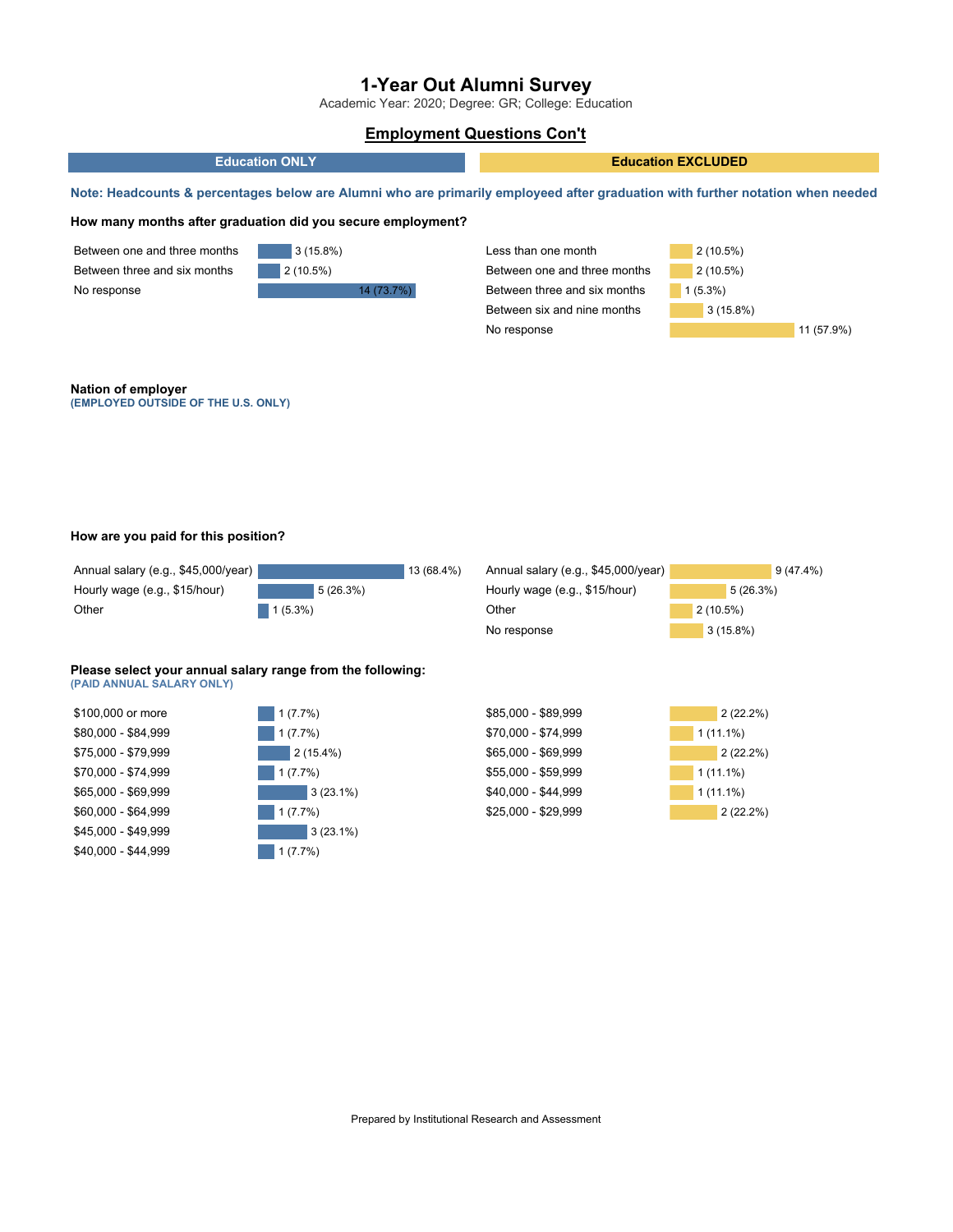Academic Year: 2020; Degree: GR; College: Education

### **Employment Questions Con't**





#### **Please select the sector in which you are employed from the following:**



| Biotechnology and Pharmaceuticals | $1(5.3\%)$  |
|-----------------------------------|-------------|
| Communication Services and Media  | $1(5.3\%)$  |
| Computer Science/Programming      | $1(5.3\%)$  |
| Education Administration          | $2(10.5\%)$ |
| Education/Teaching Postsecondary  | $3(15.8\%)$ |
| Education/Teaching Pre K - 12     | $1(5.3\%)$  |
| Foundation                        | $1(5.3\%)$  |
| Labor/Human Resources             | $1(5.3\%)$  |
| Other                             | $2(10.5\%)$ |
| Social Services                   | $3(15.8\%)$ |
| No response                       | $3(15.8\%)$ |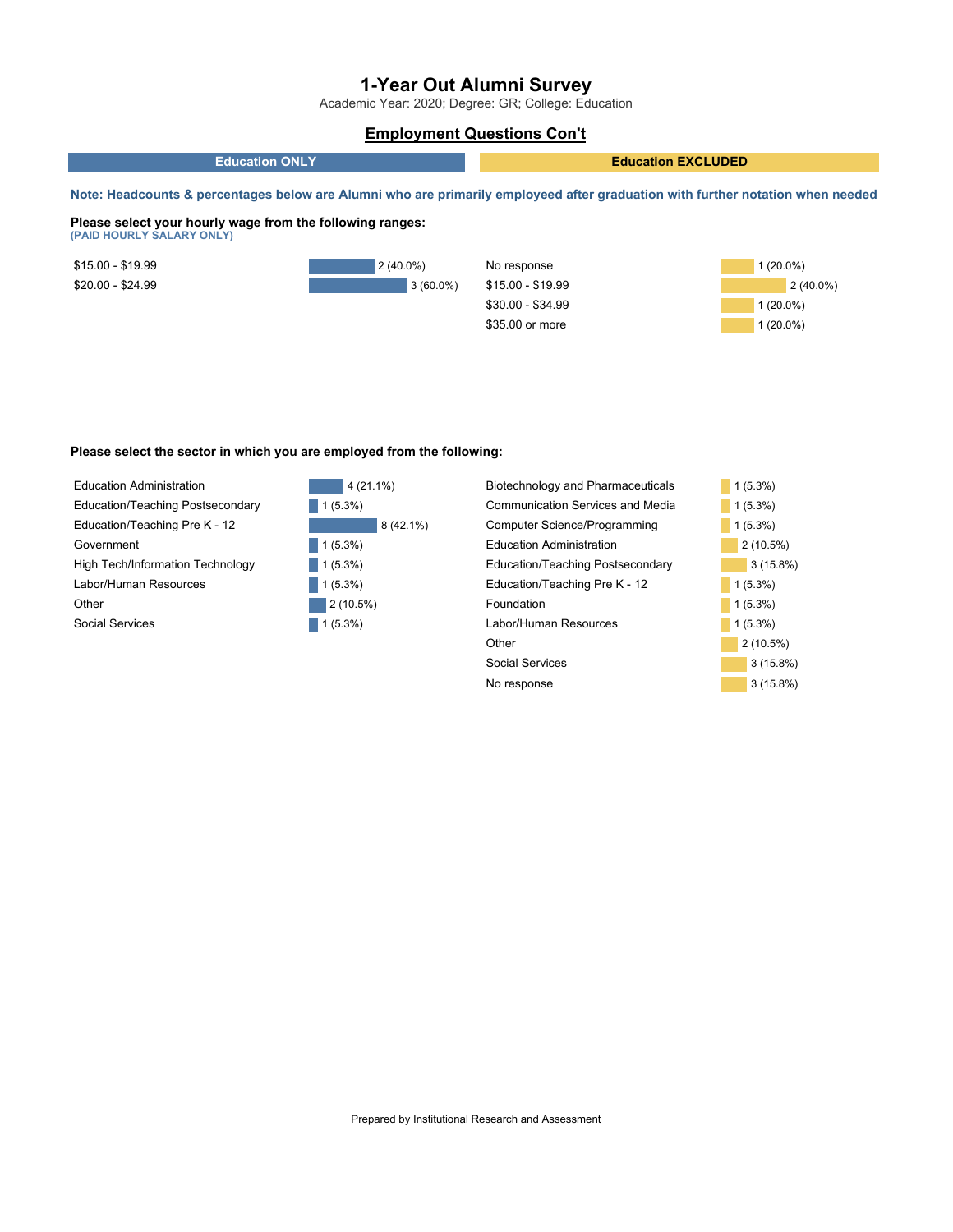Academic Year: 2020; Degree: GR; College: Education

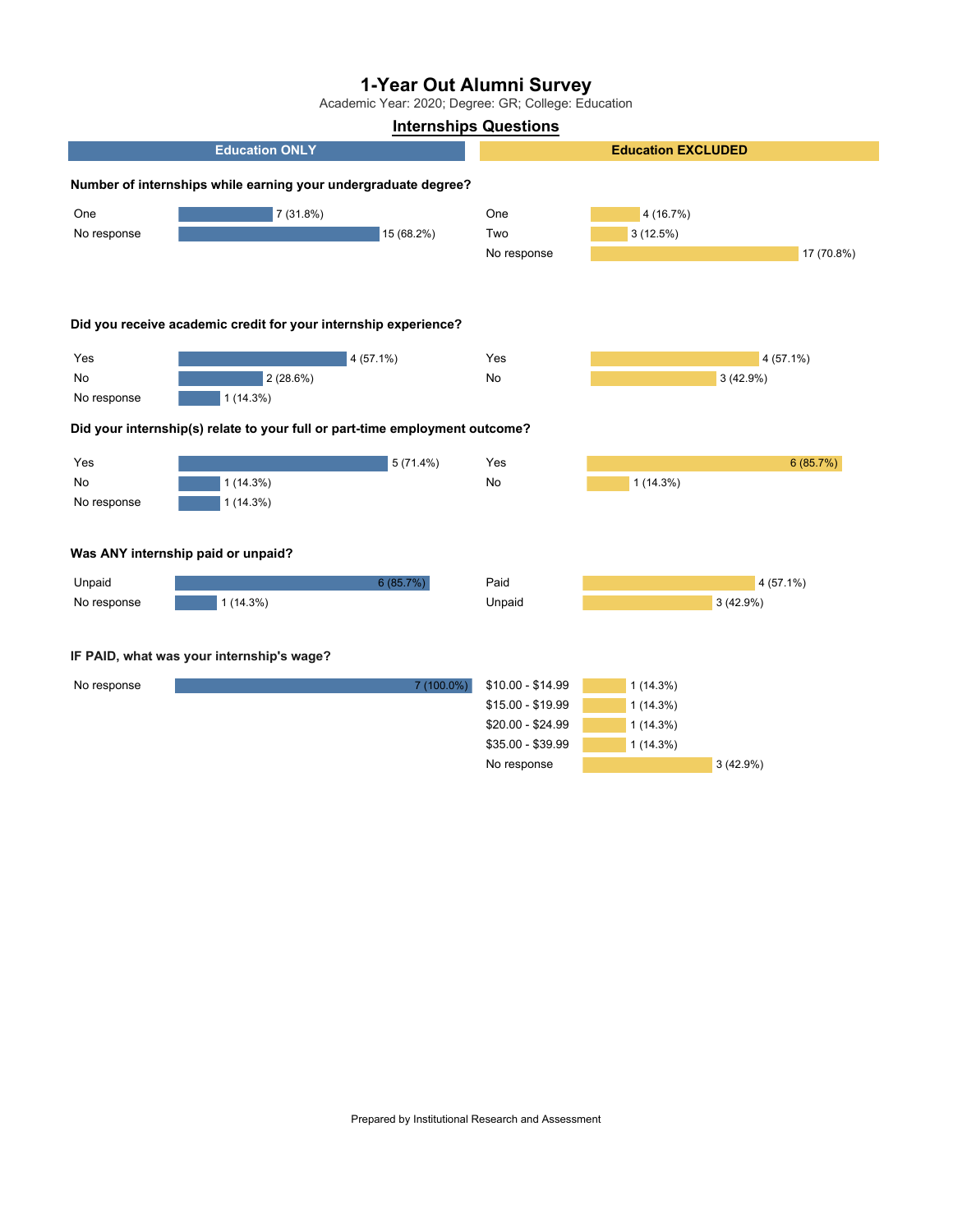Academic Year: 2020; Degree: GR; College: Education

### **Continuing Education Questions**

### **Alumni who are continuing education after graduation (headcount and percent of total respondents):**

| Employed full-time (30+ hours/week)                                           |             |                           | 17 (77.3%)   |
|-------------------------------------------------------------------------------|-------------|---------------------------|--------------|
| Employed part-time (less than 30 hours/week)                                  | $2(9.1\%)$  |                           |              |
| Other                                                                         | $2(9.1\%)$  |                           |              |
| Seeking employment/internship                                                 | $1(4.5\%)$  |                           |              |
|                                                                               |             |                           |              |
|                                                                               |             |                           |              |
|                                                                               |             |                           |              |
|                                                                               |             |                           |              |
|                                                                               |             |                           |              |
| Employed full-time (30+ hours/week)                                           |             | 14 (58.3%)                |              |
| Employed part-time (less than 30 hours/week)                                  | 5(20.8%)    |                           |              |
| Seeking employment/internship                                                 | 3(12.5%)    |                           |              |
| Continuing education (graduate, professional, or certificate program)         | 2(8.3%)     |                           |              |
|                                                                               |             |                           |              |
|                                                                               |             |                           |              |
|                                                                               |             |                           |              |
|                                                                               |             |                           |              |
|                                                                               |             |                           |              |
|                                                                               |             |                           |              |
| <b>Education ONLY</b>                                                         |             | <b>Education EXCLUDED</b> |              |
|                                                                               |             |                           |              |
| What graduate/professional degree or certification are you pursuing?          |             |                           |              |
|                                                                               | Ph.D./Ed.D. |                           | $2(100.0\%)$ |
|                                                                               |             |                           |              |
|                                                                               |             |                           |              |
|                                                                               |             |                           |              |
|                                                                               |             |                           |              |
|                                                                               |             |                           |              |
|                                                                               |             |                           |              |
| How well did your NEIU degree prepare you for your additional degree program? |             |                           |              |
|                                                                               |             |                           |              |
|                                                                               | Very well   |                           | $2(100.0\%)$ |
|                                                                               |             |                           |              |
|                                                                               |             |                           |              |
|                                                                               |             |                           |              |

Average rating, on a 4-point scale 4.0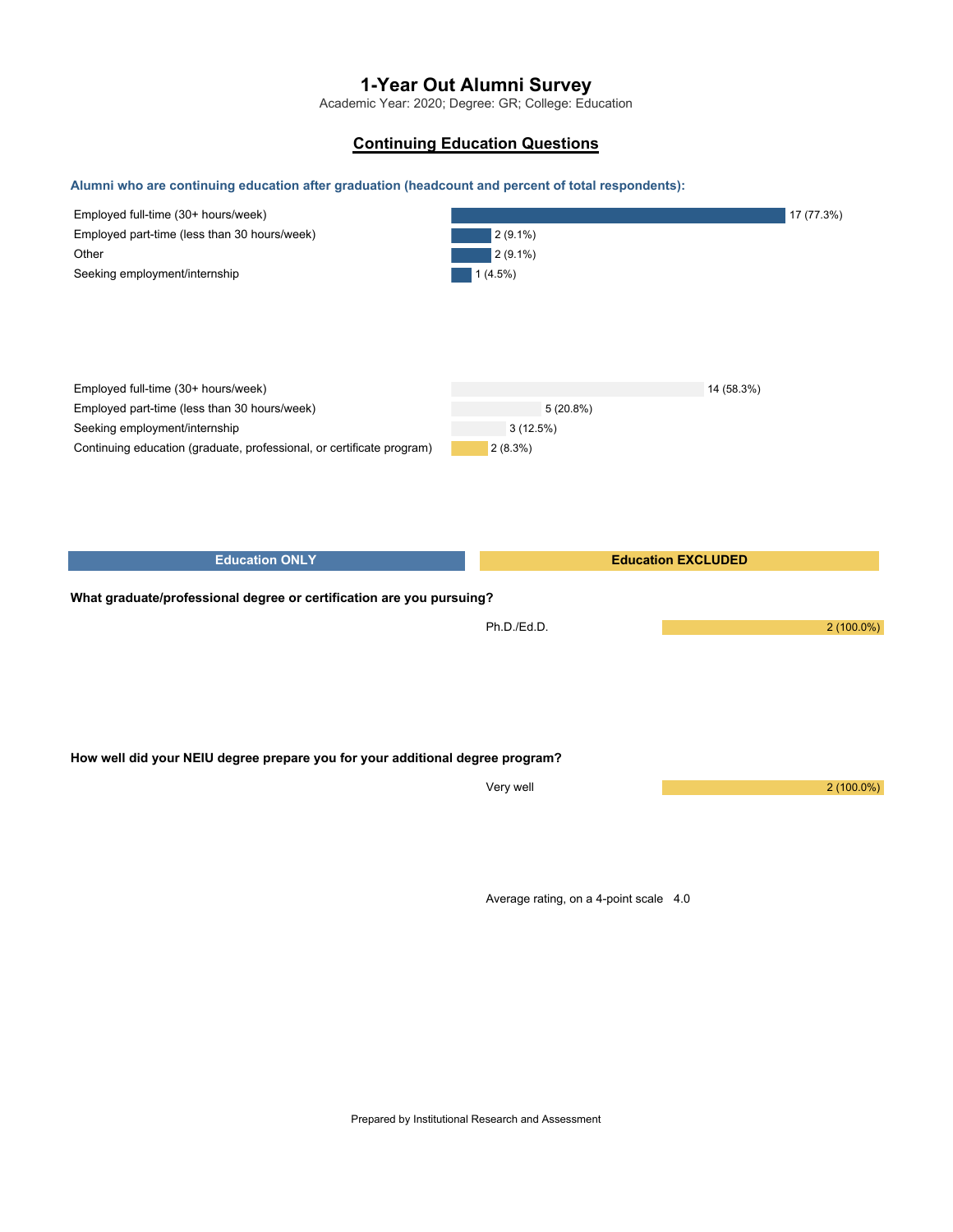Academic Year: 2020; Degree: GR; College: Education

# **Alimni Association Questions**

| <b>Education ONLY</b>                                                |             | <b>Education EXCLUDED</b>              |             |
|----------------------------------------------------------------------|-------------|----------------------------------------|-------------|
| Are you currently an enhanced member of the NEIU Alumni Association? |             |                                        |             |
| Yes                                                                  | $4(18.2\%)$ | Yes                                    | 4 (16.7%)   |
| No                                                                   | 18 (81.8%)  | No                                     | 17 (70.8%)  |
|                                                                      |             | No response                            | 3(12.5%)    |
| How do you rate the NEIU Alumni Association benefits and discounts?  |             |                                        |             |
|                                                                      |             | Extremely good                         | $1(50.0\%)$ |
|                                                                      |             | No response                            | $1(50.0\%)$ |
|                                                                      |             |                                        |             |
|                                                                      |             | Average rating, on a 7-point scale 7.0 |             |
|                                                                      |             |                                        |             |
| Would you consider becoming an enhanced Alumni Association member?   |             |                                        |             |
|                                                                      |             | Maybe                                  | $1(50.0\%)$ |
|                                                                      |             | No response                            | $1(50.0\%)$ |
|                                                                      |             |                                        |             |
|                                                                      |             |                                        |             |
| How would you like to get involved with NEIU?                        |             |                                        |             |
| Mentor students                                                      | 10 (45.5%)  | Mentor students                        | 10 (41.7%)  |
| Speak to NEIU students about career                                  | 7(31.8%)    | Speak to NEIU students about career    | 9(37.5%)    |
| Establish a scholarship                                              | $3(13.6\%)$ |                                        |             |
| Fundraise                                                            | $2(9.1\%)$  | Fundraise                              | 3(12.5%)    |
| Participate in advocacy                                              | $2(9.1\%)$  | Participate in advocacy                | 8 (33.3%)   |
| Recruit students                                                     | 4 (18.2%)   | Recruit students                       | 7 (29.2%)   |
| Provide internships                                                  | 3(13.6%)    | Provide internships                    | 2(8.3%)     |
|                                                                      |             |                                        |             |